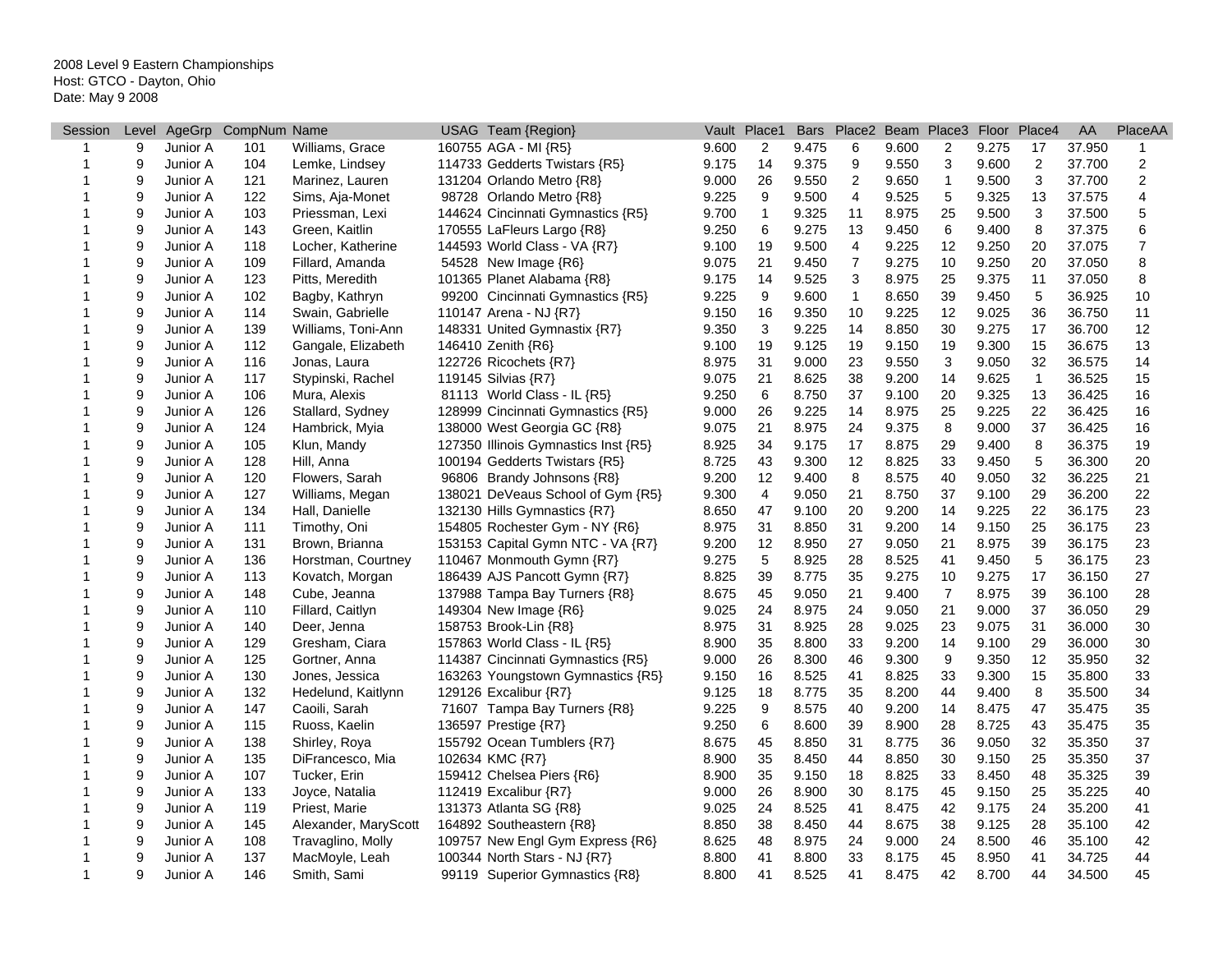|                         | 9 | Junior A             | 142 | Young, Haylee        | 131991 Gymn Acad of Atlanta {R8}      | 8.825 | 39             | 9.200 | 16             | 7.775 | 47           | 8.600          | 45       | 34.400 | 46             |
|-------------------------|---|----------------------|-----|----------------------|---------------------------------------|-------|----------------|-------|----------------|-------|--------------|----------------|----------|--------|----------------|
|                         | 9 | Junior A             | 141 | Kitchens, Makenzie   | 137856 Gymn Acad of Atlanta {R8}      | 9.000 | 26             | 8.150 | 47             | 7.725 | 48           | 9.050          | 32       | 33.925 | 47             |
|                         | 9 | Junior A             | 144 | Huang, Amanda        | 162628 Northwind {R8}                 | 8.725 | 43             | 7.425 | 48             | 8.850 | 30           | 8.800          | 42       | 33.800 | 48             |
| $\overline{c}$          | 9 | Junior B             | 203 | Freier, Erin         | 68766 Oakland Gymnastics {R5}         | 9.275 | 5              | 9.550 | $\overline{2}$ | 9.475 | 2            | 9.475          | 1        | 37.775 | $\mathbf 1$    |
| $\boldsymbol{2}$        | 9 | Junior B             | 209 | Dragon, Nicole       | 48881 Galaxy {R6}                     | 9.350 | 3              | 9.025 | 18             | 9.400 | 3            | 9.450          | 3        | 37.225 | $\mathbf 2$    |
| $\overline{c}$          | 9 | Junior B             | 204 | Laeng, Jennie        | 81533 Olympic Dreams {R5}             | 9.000 | 21             | 9.450 | 3              | 9.350 | 5            | 9.325          | 8        | 37.125 | 3              |
| $\overline{c}$          | 9 | Junior B             | 215 | Ricardo, Brittany    | 112136 Hills Gymnastics {R7}          | 9.050 | 18             | 9.400 | 7              | 9.325 | 8            | 9.175          | 21       | 36.950 | 4              |
| $\overline{c}$          | 9 | Junior B             | 208 | Chiarelli, Talia     | 246593 Brestyans {R6}                 | 9.175 | 11             | 9.225 | 12             | 9.050 | 18           | 9.475          | 1        | 36.925 | 5              |
| $\overline{2}$          | 9 | Junior B             | 213 | Adams, Sarah         | 99303 Hills Gymnastics {R7}           | 9.000 | 21             | 9.125 | 15             | 9.400 | 3            | 9.350          | 5        | 36.875 | 6              |
| $\overline{c}$          | 9 | Junior B             | 210 | Caputo, Victoria     | 78096 Gold Medal - NY {R6}            | 9.200 | 9              | 9.375 | 8              | 9.025 | 20           | 9.225          | 12       | 36.825 | $\overline{7}$ |
| $\overline{2}$          | 9 | Junior B             | 201 | Labrie, Annie        | 142059 Gedderts Twistars {R5}         | 8.725 | 40             | 9.625 | 1              | 9.250 | 11           | 9.200          | 16       | 36.800 | 8              |
| 2                       | 9 | Junior B             | 206 | Cooper, Sally        | 130127 Gymn Academy Rockford {R5}     | 8.950 | 25             | 9.450 | 3              | 9.000 | 23           | 9.350          | 5        | 36.750 | 9              |
| $\overline{c}$          | 9 | Junior B             | 221 | Chirinos, Kaisa      | 77218 International GTC - FL {R8}     | 9.075 | 17             | 9.000 | 19             | 9.275 | 9            | 9.250          | 10       | 36.600 | 10             |
| $\boldsymbol{2}$        | 9 | Junior B             | 224 | Vazquez, Andrea      | 86272 Orlando Metro {R8}              | 9.175 | 11             | 8.475 | 39             | 9.700 | $\mathbf{1}$ | 9.150          | 24       | 36.500 | 11             |
| $\overline{2}$          | 9 | Junior B             | 243 | Stambaugh, Kirstin   | 171285 Prestige {R7}                  | 8.750 | 38             | 9.225 | 12             | 9.225 | 12           | 9.225          | 12       | 36.425 | 12             |
| 2                       | 9 | Junior B             | 231 | Gailius, Anna        | 71360 World Class - IL {R5}           | 9.250 | 6              | 8.750 | 30             | 9.075 | 15           | 9.200          | 16       | 36.275 | 13             |
| $\overline{c}$          | 9 | Junior B             | 214 | Chep, Taylor         | 114044 Hills Gymnastics {R7}          | 9.250 | 6              | 9.175 | 14             | 9.075 | 15           | 8.775          | 41       | 36.275 | 13             |
| $\boldsymbol{2}$        | 9 | Junior B             | 207 | Baker, April         | 111035 Brestyans {R6}                 | 8.950 | 25             | 8.775 | 29             | 9.350 | 5            | 9.200          | 16       | 36.275 | 13             |
| $\overline{c}$          | 9 | Junior B             | 235 | O'Connor, Olivia     | 74711 New Image {R6}                  | 8.850 | 32             | 9.375 | 8              | 8.825 | 29           | 9.125          | 27       | 36.175 | 16             |
| $\overline{c}$          | 9 | Junior B             | 234 | Feinman, Rebecca     | 116333 Hotshots {R6}                  | 8.900 | 29             | 9.125 | 15             | 9.025 | 20           | 9.075          | 28       | 36.125 | 17             |
| $\overline{c}$          | 9 | Junior B             | 241 | Lagoski, Elena       | 79484 Northeast Gymn {R7}             | 8.750 | 38             | 9.000 | 19             | 9.350 | 5            | 8.950          | 39       | 36.050 | 18             |
| $\overline{c}$          | 9 | Junior B             | 211 | Fielitz, Rachel      | 49002 Gym Revolution {R6}             | 9.425 | $\overline{2}$ | 8.875 | 25             | 8.525 | 40           | 9.200          | 16       | 36.025 | 19             |
| $\overline{c}$          | 9 | Junior B             | 218 | Evans, Brooke        | 152125 World Class - VA {R7}          | 9.175 | 11             | 9.000 | 19             | 8.575 | 38           | 9.175          | 21       | 35.925 | 20             |
| $\overline{\mathbf{c}}$ | 9 | Junior B             | 216 | Steffen, Bridget     | 71892 Ocean Tumblers {R7}             | 8.775 | 37             | 9.450 | 3              | 8.750 | 31           | 8.950          | 39       | 35.925 | 20             |
| $\overline{c}$          | 9 | Junior B             | 202 | Morant, Caroline     | 60680 Illinois Gymnastics Inst {R5}   | 8.950 | 25             | 9.275 | 10             | 8.425 | 43           | 9.225          | 12       | 35.875 | 22             |
| $\boldsymbol{2}$        | 9 | Junior B             | 222 | Sigmon, Jordan       | 140307 KPAC {R8}                      | 9.300 | 4              | 8.875 | 25             | 8.600 | 37           | 9.075          | 28       | 35.850 | 23             |
| $\boldsymbol{2}$        | 9 | Junior B             | 247 | Frederick, Kira      | 75990 N Florida OP {R8}               | 8.925 | 28             | 8.825 | 27             | 9.075 | 15           | 9.025          | 32       | 35.850 | 23             |
| $\overline{c}$          | 9 | Junior B             | 212 | Swoboda, Nicolette   | 149589 Hotshots {R6}                  | 9.000 | 21             | 8.975 | 24             | 8.525 | 40           | 9.350          | 5        | 35.850 | 23             |
| $\overline{c}$          | 9 | Junior B             | 240 | Chielli, Maria       | 77137 Northeast Gymn {R7}             | 9.125 | 15             | 8.325 | 44             | 9.100 | 14           | 9.250          | 10       | 35.800 | 26             |
| $\overline{2}$          | 9 | Junior B             | 217 | <b>Bristol, Drew</b> | 60765 Arena - NJ {R7}                 | 9.475 | 1              | 8.600 | 37             | 8.700 | 33           | 8.975          | 36       | 35.750 | 27             |
| $\overline{c}$          | 9 | Junior B             | 248 | Hawkins, Natalie     | 84136 Southeastern {R8}               | 9.000 | 21             | 8.425 | 42             | 9.275 | 9            | 9.050          | 30       | 35.750 | 27             |
| $\overline{c}$          | 9 | Junior B             | 226 | Stoops, Whitney      | 76631<br>Great Lakes Gymnastics {R5}  | 9.025 | 19             | 9.075 | 17             | 8.550 | 39           | 9.025          | 32       | 35.675 | 29             |
| $\overline{c}$          | 9 | Junior B             | 227 | Fiorilli, Katie      | 61988<br>Gymnastics World - OH {R5}   | 9.100 | 16             | 8.625 | 35             | 8.950 | 25           | 8.975          | 36       | 35.650 | 30             |
| $\overline{c}$          | 9 | Junior B             | 205 | Spicher, Kayla       | 71133 Splitz Gymnastics {R5}          | 8.475 | 48             | 9.425 | 6              | 8.375 | 45           | 9.375          | 4        | 35.650 | 30             |
| $\boldsymbol{2}$        | 9 | Junior B             | 244 | Ward, Samantha       | 106450 Unique Sports Acad {R7}        | 8.825 | 33             | 8.425 | 42             | 9.225 | 12           | 9.000          | 34       | 35.475 | 32             |
| $\boldsymbol{2}$        | 9 | Junior B             | 238 | Freidman, Simone     | 128924 Capital Gymn NTC - VA {R7}     | 8.875 | 30             | 8.750 | 30             | 8.700 | 33           | 9.000          | 34       | 35.325 | 33             |
| $\overline{\mathbf{c}}$ | 9 | Junior B             | 237 | Pflieger, Megan      | 87856 Valley Gymnastics {R6}          | 8.875 | 30             | 8.450 | 40             | 8.950 | 25           | 8.975          | 36       | 35.250 | 34             |
| $\boldsymbol{2}$        | 9 | Junior B             | 220 | Forschler, Kelly     | 116703 Elmwood {R8}                   | 9.175 | 11             | 8.600 | 37             | 8.425 | 43           | 9.050          | 30       | 35.250 | 34             |
| $\overline{c}$          | 9 | Junior B             | 232 | Mena, Alexis         | 123332 Dynamic - NY {R6}              | 8.725 | 40             | 8.675 | 33             | 8.975 | 24           | 8.675          | 43       | 35.050 | 36             |
| $\overline{c}$          | 9 | Junior B             | 246 |                      |                                       | 8.550 | 47             | 9.000 | 19             | 8.250 | 46           | 9.150          | 24       | 34.950 | 37             |
|                         | 9 |                      |     | Short, Taylor        | 82155 LaFleurs Largo {R8}             |       | 35             |       | 28             |       | 48           |                |          | 34.850 |                |
| $\overline{c}$          | 9 | Junior B<br>Junior B | 242 | Perry, Catherine     | 107230 Parkettes {R7}                 | 8.800 | 35             | 8.800 | 34             | 8.100 | 47           | 9.150<br>9.200 | 24<br>16 |        | 38             |
| 2                       |   |                      | 233 | Jaye, Liesel         | 79219 Exper-Tiess {R6}                | 8.800 |                | 8.650 |                | 8.150 |              |                |          | 34.800 | 39             |
| 2                       | 9 | Junior B             | 239 | Yosif, Kayla         | 123156 LA Gymnastique {R7}            | 8.725 | 40             | 9.000 | 19             | 8.475 | 42           | 8.425          | 45       | 34.625 | 40             |
| 2                       | 9 | Junior B             | 228 | Crededio, Cassi      | 74582 Illinois Gymnastics Inst {R5}   | 8.725 | 40             | 8.450 | 40             | 8.725 | 32           | 8.700          | 42       | 34.600 | 41             |
| $\overline{c}$          | 9 | Junior B             | 249 | Cuna, Gabrielle      | 116288 Galaxy {R6}                    | 8.825 | 33             | 7.425 | 48             | 9.050 | 18           | 9.175          | 21       | 34.475 | 42             |
| 2                       | 9 | Junior B             | 219 | Oliva, Shonacee      | 96807 Brandy Johnsons {R8}            | 8.725 | 40             | 7.850 | 46             | 8.625 | 36           | 9.275          | 9        | 34.475 | 42             |
| 2                       | 9 | Junior B             | 245 | Roberts, Beth        | 63783 Dream It {R8}                   | 8.600 | 46             | 8.625 | 35             | 8.800 | 30           | 8.325          | 46       | 34.350 | 44             |
| $\boldsymbol{2}$        | 9 | Junior B             | 225 | Hansen, Allison      | 89304 Gym-Kinetics {R5}               | 9.200 | 9              | 8.275 | 45             | 7.400 | 49           | 9.225          | 12       | 34.100 | 45             |
| 2                       | 9 | Junior B             | 229 | Hull, Brittany       | 109717 Rising Stars Academy - IL {R5} | 9.025 | 19             | 7.500 | 47             | 9.025 | 20           | 8.500          | 44       | 34.050 | 46             |
| 2                       | 9 | Junior B             | 236 | Hamilton, Mary       | 120678 Stumpfs {R6}                   | 8.725 | 40             | 8.725 | 32             | 8.850 | 28           | 7.325          | 47       | 33.625 | 47             |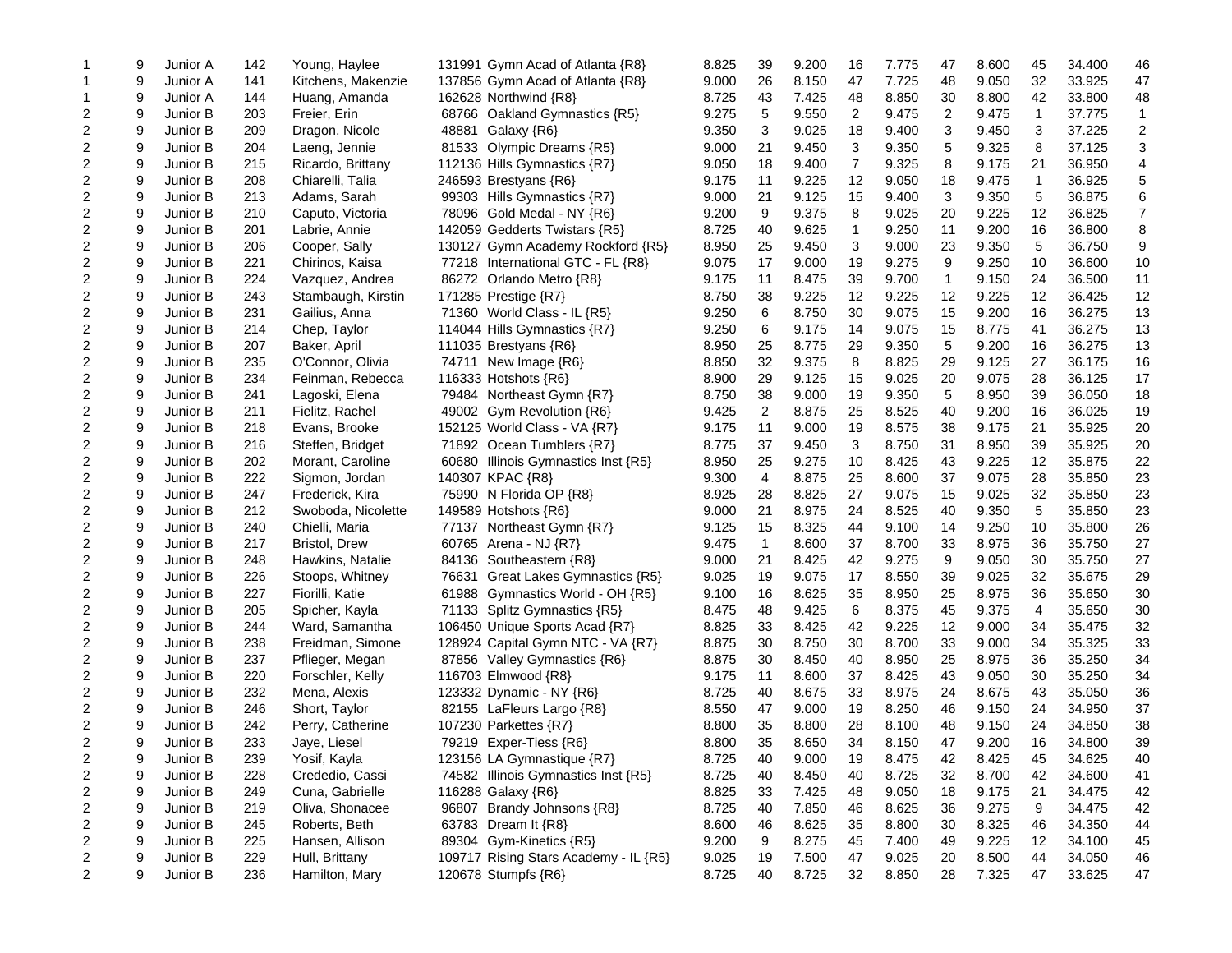| $\overline{c}$ | 9 | Junior B | 223 | Condreay, Amanda    | 101612 LaFleurs Largo {R8}            | 9.225 | 8              | 9.275 | 10             | 8.650 | 35             | 0.000 | 48 | 27.150 | 48             |
|----------------|---|----------|-----|---------------------|---------------------------------------|-------|----------------|-------|----------------|-------|----------------|-------|----|--------|----------------|
| $\overline{2}$ | 9 | Junior B | 230 | Haines, Rachel      | 116167 US Airborne - MI {R5}          | 0.000 | 49             | 0.000 | 49             | 8.950 | 25             | 0.000 | 48 | 8.950  | 49             |
| 3              | 9 | Junior C | 306 | Weber, Kayla        | 117016 Michigan Elite Gymn Acad {R5}  | 9.250 | 9              | 9.475 | 5              | 9.450 | $\overline{2}$ | 9.525 | 1  | 37.700 | 1              |
| 3              | 9 | Junior C | 301 | Bouman, Tessa       | 127281 AGA - MI {R5}                  | 9.350 | 4              | 9.475 | 5              | 9.325 | 4              | 9.275 | 10 | 37.425 | 2              |
| 3              | 9 | Junior C | 304 | Lopez, Alyssa       | 62670 Energym Sports Campus {R5}      | 9.450 | $\mathbf{1}$   | 9.225 | 11             | 9.250 | 8              | 9.150 | 20 | 37.075 | 3              |
| 3              | 9 | Junior C | 327 | Roemmele, Amy       | 108976 Oakland Gymnastics {R5}        | 8.950 | 27             | 9.550 | 2              | 9.175 | 10             | 9.325 | 7  | 37.000 | 4              |
| 3              | 9 | Junior C | 320 | Santagado, Charly   | 62775 Kittys Allstars {R8}            | 9.075 | 18             | 9.575 | 1              | 8.750 | 39             | 9.400 | 3  | 36.800 | 5              |
| 3              | 9 | Junior C | 340 | Shipley, Sara       | 50817 American Twisters {R8}          | 9.075 | 18             | 9.275 | 9              | 9.100 | 15             | 9.350 | 6  | 36.800 | 5              |
| $\mathbf{3}$   | 9 | Junior C | 317 | Licon, Mary         | 114459 Prestige {R7}                  | 9.050 | 23             | 8.900 | 24             | 9.425 | 3              | 9.400 | 3  | 36.775 | $\overline{7}$ |
| 3              | 9 | Junior C | 324 | Pheil, Christina    | 138667 Tampa Bay Turners {R8}         | 9.300 | 8              | 9.500 | 4              | 9.275 | 6              | 8.650 | 43 | 36.725 | 8              |
| 3              | 9 | Junior C | 311 | Peterson, Sarah     | 112110 New Image {R6}                 | 9.350 | 4              | 9.050 | 18             | 9.000 | 25             | 9.275 | 10 | 36.675 | 9              |
| 3              | 9 | Junior C | 303 | Hudson, Khadijah    | 45328 Cincinnati Gymnastics {R5}      | 9.350 | 4              | 8.925 | 23             | 9.050 | 19             | 9.250 | 13 | 36.575 | 10             |
| 3              | 9 | Junior C | 315 | Salinas, Claudia    | 87806 ENA Paramus {R7}                | 8.900 | 31             | 8.700 | 29             | 9.575 | $\mathbf{1}$   | 9.300 | 9  | 36.475 | 11             |
| 3              | 9 | Junior C | 307 | Griswold, Abigail   | 97347 Daggetts {R6}                   | 9.075 | 18             | 9.100 | 14             | 9.050 | 19             | 9.225 | 14 | 36.450 | 12             |
| 3              | 9 | Junior C | 305 | Genrich, Anna       | 68771 Euro Stars Gymnastics {R5}      | 9.400 | $\overline{2}$ | 8.750 | 26             | 8.900 | 29             | 9.375 | 5  | 36.425 | 13             |
| 3              | 9 | Junior C | 322 | Broughton, Mariah   | 102313 Tampa Bay Turners {R8}         | 9.200 | 11             | 9.300 | 7              | 9.100 | 15             | 8.825 | 39 | 36.425 | 13             |
| 3              | 9 | Junior C | 309 | Redmond, Taylor     | 48918 Galaxy {R6}                     | 9.150 | 14             | 9.050 | 18             | 9.000 | 25             | 9.200 | 18 | 36.400 | 15             |
| $\mathbf{3}$   | 9 | Junior C | 323 | Ezell, Destiny      | 101318 Tampa Bay Turners {R8}         | 9.200 | 11             | 9.525 | 3              | 9.175 | 10             | 8.375 | 46 | 36.275 | 16             |
| 3              | 9 | Junior C | 326 | Presley, Chloe      | 103890 Oakland Gymnastics {R5}        | 9.175 | 13             | 9.300 | $\overline{7}$ | 8.850 | 35             | 8.925 | 32 | 36.250 | 17             |
| 3              | 9 | Junior C | 328 | Penzien, Taylor     | 61687 Olympia Gymnastics {R5}         | 9.075 | 18             | 9.025 | 20             | 9.025 | 21             | 9.025 | 27 | 36.150 | 18             |
| 3              | 9 | Junior C | 329 | Larimore, Savannah  | 22795 Queen City Gymnastics {R5}      | 8.925 | 28             | 8.625 | 33             | 9.325 | 4              | 9.225 | 14 | 36.100 | 19             |
| $\mathbf{3}$   | 9 | Junior C | 341 | Hirsch, Natalie     | 39960 Jills {R8}                      | 8.925 | 28             | 8.750 | 26             | 9.200 | 9              | 9.150 | 20 | 36.025 | 20             |
| 3              | 9 | Junior C | 342 | Scott, Joy          | 100068 North Metro {R8}               | 9.350 | 4              | 9.075 | 16             | 8.500 | 44             | 9.025 | 27 | 35.950 | 21             |
| 3              | 9 | Junior C | 319 | Peterson, Mesha     | 123853 Coast Elite {R8}               | 9.400 | $\overline{2}$ | 8.625 | 33             | 9.175 | 10             | 8.700 | 42 | 35.900 | 22             |
| 3              | 9 | Junior C | 331 | delaTorre, Rachel   | 60252 Chelsea Piers {R6}              | 8.675 | 43             | 9.200 | 12             | 9.025 | 21             | 8.975 | 31 | 35.875 | 23             |
| 3              | 9 | Junior C | 325 | Lamphere, Megan     | 98928 Grand Blanc Gymn {R5}           | 9.075 | 18             | 9.075 | 16             | 9.175 | 10             | 8.500 | 45 | 35.825 | 24             |
| $\sqrt{3}$     | 9 | Junior C | 321 | Anderskow, Lauren   | 75618 Roswell {R8}                    | 9.100 | 16             | 8.550 | 36             | 9.150 | 14             | 9.000 | 30 | 35.800 | 25             |
| 3              | 9 | Junior C | 312 | Zambrana, Jasmine   | 95918 Ninas {R6}                      | 9.050 | 23             | 8.600 | 35             | 8.900 | 29             | 9.225 | 14 | 35.775 | 26             |
| 3              | 9 | Junior C | 302 | Gantz, Taylor       | 65473 Cincinnati Gymnastics {R5}      | 8.825 | 38             | 9.175 | 13             | 8.325 | 45             | 9.425 | 2  | 35.750 | 27             |
| 3              | 9 | Junior C | 316 | Lucci, Jacqueline   | 57884 Parkettes {R7}                  | 8.850 | 34             | 8.975 | 22             | 8.975 | 27             | 8.925 | 32 | 35.725 | 28             |
| $\mathbf{3}$   | 9 | Junior C | 338 | Stebick, Kathryn    | 107767 Lakettes {R7}                  | 8.850 | 34             | 8.675 | 32             | 8.900 | 29             | 9.275 | 10 | 35.700 | 29             |
| 3              | 9 | Junior C | 346 | Weed, Katelyn       | 65967 Ultimate Gymnastics {R8}        | 9.250 | 9              | 8.400 | 40             | 8.850 | 35             | 9.200 | 18 | 35.700 | 29             |
| 3              | 9 | Junior C | 335 | Ramirez, Caroline   | 81572 Capital Gymn NTC - VA {R7}      | 9.000 | 25             | 8.725 | 28             | 8.900 | 29             | 9.025 | 27 | 35.650 | 31             |
| 3              | 9 | Junior C | 314 | Litten, Lindsey     | 103861 Central PA Academy {R7}        | 8.850 | 34             | 8.825 | 25             | 8.875 | 34             | 9.050 | 24 | 35.600 | 32             |
| $\sqrt{3}$     | 9 | Junior C | 344 | Lin, Mackenzie      | 64679 Tampa Bay Turners {R8}          | 8.900 | 31             | 8.700 | 29             | 9.025 | 21             | 8.925 | 32 | 35.550 | 33             |
| $\mathbf{3}$   | 9 | Junior C | 334 | Venuti, Morgan      | 65864 Atlantic Coast Gymn {R7}        | 8.550 | 46             | 8.700 | 29             | 8.850 | 35             | 9.100 | 23 | 35.200 | 34             |
| 3              | 9 | Junior C | 310 | Germanakos, Demi    | 179639 New Image {R6}                 | 8.925 | 28             | 8.425 | 38             | 8.725 | 41             | 9.050 | 24 | 35.125 | 35             |
| 3              | 9 | Junior C | 313 | Shenberger, Elyse   | 112503 Artistic Sports Acad Plus {R7} | 8.825 | 38             | 8.075 | 41             | 9.100 | 15             | 8.825 | 39 | 34.825 | 36             |
| 3              | 9 | Junior C | 343 | Fisher, Sarah       | 107839 Park Avenue {R8}               | 9.000 | 25             | 8.425 | 38             | 8.100 | 46             | 9.225 | 14 | 34.750 | 37             |
| 3              | 9 | Junior C | 347 | Glover, Alie        | 64949 US Gold {R8}                    | 9.125 | 15             | 9.100 | 14             | 7.450 | 47             | 9.050 | 24 | 34.725 | 38             |
| 3              | 9 | Junior C | 336 | Famiglietti, Amanda | 64273 Cardinal - VA {R7}              | 8.725 | 42             | 8.475 | 37             | 8.750 | 39             | 8.725 | 41 | 34.675 | 39             |
| 3              | 9 | Junior C | 318 | Neal, Jenee         | 106447 Unique Sports Acad {R7}        | 9.100 | 16             | 7.625 | 45             | 8.575 | 43             | 9.325 | 7  | 34.625 | 40             |
| 3              | 9 | Junior C | 333 | Carbone, Lindsay    | 60772 Arena - NJ $\{R7\}$             | 8.775 | 40             | 7.950 | 42             | 8.900 | 29             | 8.925 | 32 | 34.550 | 41             |
| 3              | 9 | Junior C | 308 | Baryshnikov, Sofia  | 43236 Galaxy {R6}                     | 8.875 | 33             | 7.450 | 47             | 9.025 | 21             | 9.150 | 20 | 34.500 | 42             |
| 3              | 9 | Junior C | 345 | Perry, Alexia       | 29724 Tampa Bay Turners {R8}          | 8.750 | 41             | 7.750 | 44             | 9.275 | 6              | 8.600 | 44 | 34.375 | 43             |
| 3              | 9 | Junior C | 339 | Hering, Samantha    | 60759 Monmouth Gymn {R7}              | 8.600 | 44             | 7.950 | 42             | 8.725 | 41             | 8.875 | 37 | 34.150 | 44             |
| 3              | 9 | Junior C | 332 | Popper, Hannah      | 117854 Ninas {R6}                     | 8.600 | 44             | 7.475 | 46             | 9.075 | 18             | 8.875 | 37 | 34.025 | 45             |
| 3              | 9 | Junior C | 337 | Holder, Courtney    | 76595 Head Over Heels {R7}            | 8.850 | 34             | 6.400 | 48             | 8.850 | 35             | 8.925 | 32 | 33.025 | 46             |
| 3              | 9 | Junior C | 330 | Mohler, Amanda      | 104649 United Gymn Academy {R5}       | 8.250 | 47             | 9.275 | 9              | 8.925 | 28             | 0.000 | 47 | 26.450 | 47             |
| 3              | 9 | Junior C | 348 | Heaton, Lexie       | 98511 YChallengers {R8}               | 0.000 | 48             | 9.000 | 21             | 0.000 | 48             | 0.000 | 47 | 9.000  | 48             |
|                |   |          |     |                     |                                       |       |                |       |                |       |                |       |    |        |                |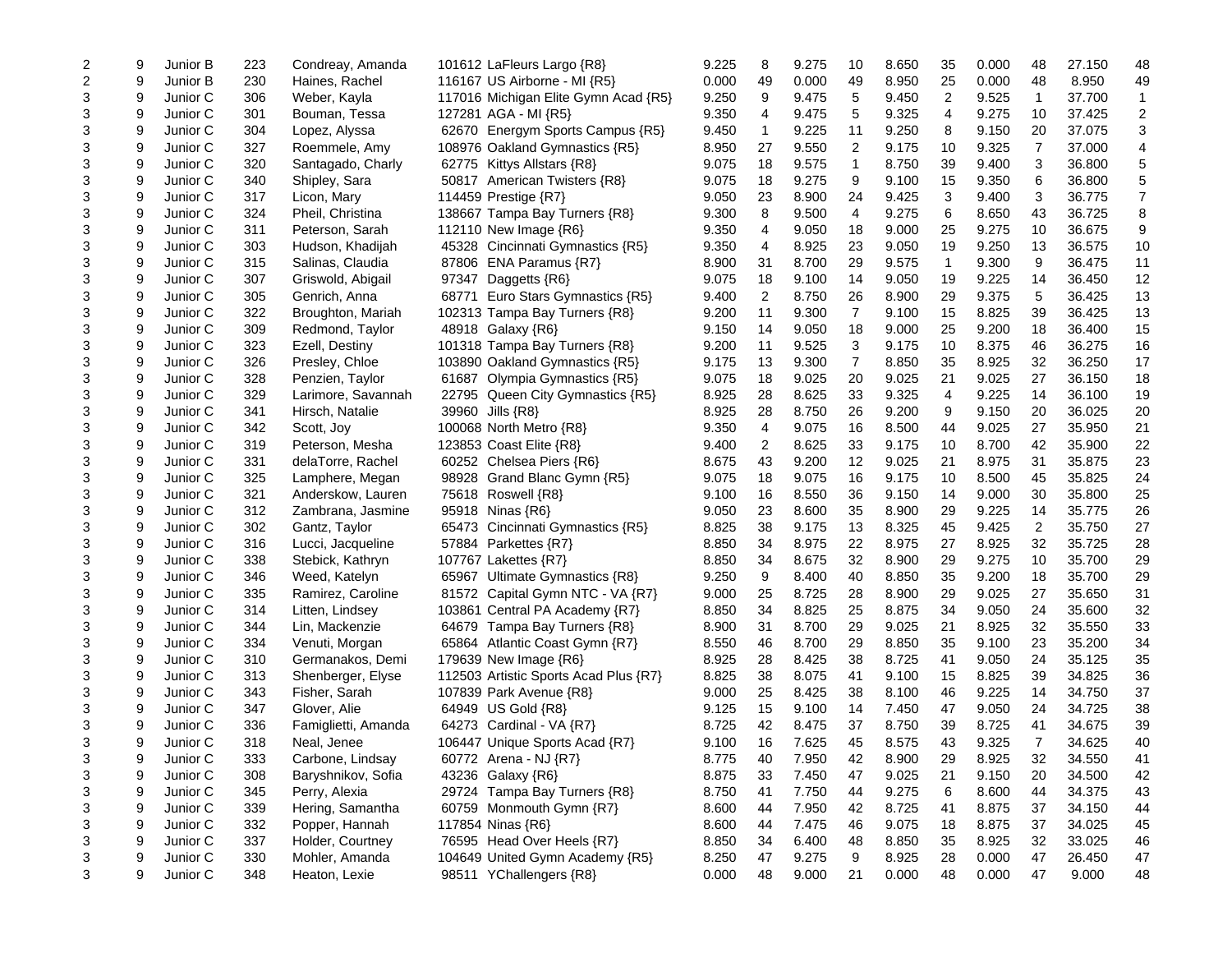| 4 | 9 | Junior D | 404 | Hathaway, Janel      | 73584 Oakland Gymnastics {R5}          | 9.125 | 13                      | 9.550 | 1              | 9.150 | 11                      | 9.475 | 4  | 37.300 |                |
|---|---|----------|-----|----------------------|----------------------------------------|-------|-------------------------|-------|----------------|-------|-------------------------|-------|----|--------|----------------|
| 4 | 9 | Junior D | 401 | Wobma, Amber         | Gedderts Twistars {R5}<br>77060        | 9.175 | 11                      | 9.175 | 14             | 9.325 | 2                       | 9.550 | 2  | 37.225 | 2              |
| 4 | 9 | Junior D | 403 | McGee, Nina          | 63735 Gym-Nation {R5}                  | 9.400 | 3                       | 8.950 | 24             | 9.125 | 14                      | 9.725 | 1  | 37.200 | 3              |
| 4 | 9 | Junior D | 438 | Ali, Jamilah         | 87058 Head Over Heels {R7}             | 9.350 | 4                       | 9.150 | 16             | 9.225 | 9                       | 9.425 | 5  | 37.150 | 4              |
| 4 | 9 | Junior D | 423 | Bindewald, Nicole    | 82194<br>Ocean Flippers {R8}           | 9.450 | $\overline{\mathbf{c}}$ | 9.325 | 5              | 8.925 | 21                      | 9.425 | 5  | 37.125 | 5              |
| 4 | 9 | Junior D | 420 | Carlsen, Kayla       | 107061 Douglasville {R8}               | 9.100 | 14                      | 9.275 | 9              | 9.250 | 6                       | 9.375 | 8  | 37.000 | 6              |
| 4 | 9 | Junior D | 406 | Hogan, Briana        | 78956 US Airborne - MI {R5}            | 8.825 | 36                      | 9.400 | 4              | 9.400 | -1                      | 9.200 | 17 | 36.825 | $\overline{7}$ |
| 4 | 9 | Junior D | 429 | Scaman, Haley        | 92230<br>Illinois Gymnastics Inst {R5} | 9.350 | 4                       | 9.300 | 7              | 8.725 | 31                      | 9.425 | 5  | 36.800 | 8              |
| 4 | 9 | Junior D | 408 | Straub, Diona        | 78617<br>Galaxy {R6}                   | 9.100 | 14                      | 9.000 | 21             | 9.150 | 11                      | 9.250 | 13 | 36.500 | 9              |
| 4 | 9 | Junior D | 426 | Smith, Ariyanna      | 149466 Buckeye Gymnastics {R5}         | 9.275 | $\overline{7}$          | 8.900 | 26             | 8.950 | 20                      | 9.200 | 17 | 36.325 | 10             |
| 4 | 9 | Junior D | 405 | Grow, Hannah         | 55805 US Airborne - MI {R5}            | 8.875 | 34                      | 9.300 | $\overline{7}$ | 9.000 | 18                      | 9.125 | 24 | 36.300 | 11             |
| 4 | 9 | Junior D | 416 | Capone, Jennifer     | 73221 ENA Paramus {R7}                 | 8.900 | 31                      | 8.825 | 29             | 9.175 | 10                      | 9.275 | 10 | 36.175 | 12             |
| 4 | 9 | Junior D | 422 | King, Taylor         | 160495 LaFleurs Largo {R8}             | 9.100 | 14                      | 8.650 | 40             | 9.100 | 16                      | 9.300 | 9  | 36.150 | 13             |
| 4 | 9 | Junior D | 427 | Cooney, Katie        | 110383 Great Lakes Gymnastics {R5}     | 8.900 | 31                      | 8.750 | 36             | 9.300 | 4                       | 9.175 | 20 | 36.125 | 14             |
| 4 | 9 | Junior D | 411 | Cox, Fabu            | 56557 NYC Elite {R6}                   | 9.300 | 6                       | 8.875 | 27             | 8.625 | 36                      | 9.275 | 10 | 36.075 | 15             |
| 4 | 9 | Junior D | 443 | Peck, Ashley         | 77257 Coast Elite {R8}                 | 9.100 | 14                      | 8.650 | 40             | 9.150 | 11                      | 9.125 | 24 | 36.025 | 16             |
| 4 | 9 | Junior D | 430 | Adsit, Erika         | 66432 Michigan Elite Gymn Acad {R5}    | 8.675 | 41                      | 9.275 | 9              | 8.800 | 29                      | 9.275 | 10 | 36.025 | 16             |
| 4 | 9 | Junior D | 436 | Labs, Olivia         | 113087 Central Bucks {R7}              | 9.025 | 24                      | 9.200 | 12             | 8.800 | 29                      | 9.000 | 32 | 36.025 | 16             |
| 4 | 9 | Junior D | 409 | Zlotolow, Morgan     | 38085 Gold Medal - NY {R6}             | 9.500 | $\mathbf{1}$            | 8.850 | 28             | 8.425 | 39                      | 9.225 | 15 | 36.000 | 19             |
| 4 | 9 | Junior D | 425 | Bubnar, Rebekah      | 44209 Buckeye Gymnastics {R5}          | 8.200 | 46                      | 9.225 | 11             | 9.275 | 5                       | 9.250 | 13 | 35.950 | 20             |
| 4 | 9 | Junior D | 424 | Baxter, Jaymi        | 160930 Suncoast {R8}                   | 8.450 | 45                      | 9.175 | 14             | 9.100 | 16                      | 9.150 | 21 | 35.875 | 21             |
| 4 | 9 | Junior D | 435 | Bowers, Taylor       | 370830 Butler Gym Club Inc {R7}        | 8.700 | 39                      | 8.775 | 33             | 9.325 | $\overline{\mathbf{c}}$ | 9.075 | 28 | 35.875 | 21             |
| 4 | 9 | Junior D | 413 | Capps, Kelsey        | 45167 Central Bucks {R7}               | 9.275 | $\overline{7}$          | 8.750 | 36             | 8.675 | 34                      | 9.150 | 21 | 35.850 | 23             |
| 4 | 9 | Junior D | 446 | Gauthier, Michelle   | 103174 North Shore - LA {R8}           | 9.075 | 20                      | 8.675 | 39             | 8.850 | 25                      | 9.200 | 17 | 35.800 | 24             |
| 4 | 9 | Junior D | 440 | Konschak, Patti      | 116020 Ricochets {R7}                  | 8.850 | 35                      | 9.200 | 12             | 8.650 | 35                      | 9.050 | 30 | 35.750 | 25             |
| 4 | 9 | Junior D | 437 | Lievendag, Amanda    | 93146 Harford Gymnastics {R7}          | 8.950 | 29                      | 8.800 | 30             | 8.875 | 23                      | 9.125 | 24 | 35.750 | 25             |
| 4 | 9 | Junior D | 414 | Hughes, Brianna      | 82403 Cherry Hill Gymnastics {R7}      | 8.975 | 28                      | 9.500 | 3              | 8.425 | 39                      | 8.775 | 36 | 35.675 | 27             |
| 4 | 9 | Junior D | 418 | Lawson, Margaret     | 609415 World Class - VA {R7}           | 9.050 | 23                      | 9.050 | 20             | 8.300 | 41                      | 9.225 | 15 | 35.625 | 28             |
| 4 | 9 | Junior D | 407 | Willoughby, Courtney | 77920 Brestyans {R6}                   | 9.150 | 12                      | 8.750 | 36             | 9.250 | 6                       | 8.375 | 42 | 35.525 | 29             |
| 4 | 9 | Junior D | 402 | Moraw, Halle         | 61674 Gymn Training Center - MI {R5}   | 9.200 | 9                       | 9.325 | 5              | 8.975 | 19                      | 8.000 | 46 | 35.500 | 30             |
| 4 | 9 | Junior D | 447 | Titgen, Kelsey       | 68019 Southeastern {R8}                | 9.100 | 14                      | 9.075 | 19             | 8.725 | 31                      | 8.575 | 38 | 35.475 | 31             |
| 4 | 9 | Junior D | 441 | Sassa, Kaitlin       | 127747 Silvias {R7}                    | 8.950 | 29                      | 8.525 | 42             | 8.875 | 23                      | 9.000 | 32 | 35.350 | 32             |
| 4 | 9 | Junior D | 439 | Bilenki, Lauren      | 51609 Parkettes {R7}                   | 9.075 | 20                      | 8.400 | 44             | 8.600 | 37                      | 9.150 | 21 | 35.225 | 33             |
| 4 | 9 | Junior D | 412 | Verry, Stephanie     | 39820<br>Sterling Academy {R6}         | 9.100 | 14                      | 7.725 | 47             | 8.850 | 25                      | 9.550 | 2  | 35.225 | 33             |
| 4 | 9 | Junior D | 448 | Pluchino, Erin       | 71677 Tampa Bay Turners {R8}           | 9.000 | 26                      | 9.000 | 21             | 8.850 | 25                      | 8.375 | 42 | 35.225 | 33             |
| 4 | 9 | Junior D | 433 | Constable, Makeda    | 809470 Dynamic - NY {R6}               | 8.700 | 39                      | 8.975 | 23             | 9.250 | 6                       | 8.200 | 45 | 35.125 | 36             |
| 4 | 9 | Junior D | 432 | Kobman, Hannah       | 161084 Queen City Gymnastics {R5}      | 9.025 | 24                      | 8.925 | 25             | 8.025 | 45                      | 8.975 | 34 | 34.950 | 37             |
| 4 | 9 | Junior D | 442 | Heuer, Steffi        | Clarksville Elite {R8}<br>83589        | 8.550 | 44                      | 8.775 | 33             | 9.125 | 14                      | 8.450 | 41 | 34.900 | 38             |
| 4 | 9 | Junior D | 431 | Hursey, Myer         | Phenom Gymnastics {R5}<br>74634        | 8.725 | 38                      | 9.100 | 18             | 7.975 | 46                      | 9.075 | 28 | 34.875 | 39             |
| 4 | 9 | Junior D | 421 | Lutz, Samantha       | 58458 Elite Energy {R8}                | 8.900 | 31                      | 9.550 | 1              | 7.825 | 48                      | 8.600 | 37 | 34.875 | 39             |
| 4 | 9 | Junior D | 417 | Tu, Angela           | 83681<br>Richmond Olympiad {R7}        | 8.800 | 37                      | 9.150 | 16             | 7.850 | 47                      | 9.025 | 31 | 34.825 | 41             |
| 4 | 9 | Junior D | 428 | Mirski, Kristin      | 42529 Gymkhana - IL {R5}               | 9.075 | 20                      | 8.350 | 45             | 8.725 | 31                      | 8.525 | 39 | 34.675 | 42             |
| 4 | 9 | Junior D | 434 | Gaunt, Victoria      | 116168 World Class - NY $\{R6\}$       | 9.000 | 26                      | 8.800 | 30             | 8.150 | 43                      | 8.350 | 44 | 34.300 | 43             |
| 4 | 9 | Junior D | 445 | Ivey, Tyler          | 62445 JFJ Elite {R8}                   | 8.650 | 42                      | 8.450 | 43             | 8.075 | 44                      | 9.125 | 24 | 34.300 | 43             |
| 4 | 9 | Junior D | 444 | Dupie, Alyssa        | 85617 ETC Gymnastics {R8}              | 8.650 | 42                      | 8.050 | 46             | 8.550 | 38                      | 8.525 | 39 | 33.775 | 45             |
| 4 | 9 | Junior D | 419 | Mueller, Megan       | 102964 Cartersville {R8}               | 9.200 | 9                       | 0.000 | 48             | 8.825 | 28                      | 8.900 | 35 | 26.925 | 46             |
| 4 | 9 | Junior D | 415 | Oliveri, Reagan      | Cherry Hill Gymnastics {R7}<br>65861   | 0.000 | 47                      | 8.800 | 30             | 8.900 | 22                      | 7.975 | 47 | 25.675 | 47             |
| 4 | 9 | Junior D | 410 | Cronin, Kaylie       | 41330 Gym & More {R6}                  | 0.000 | 47                      | 8.775 | 33             | 8.175 | 42                      | 0.000 | 48 | 16.950 | 48             |
| 5 | 9 | Senior A | 532 | Gosselin, Ellie      | 73603 Michigan Elite Gymn Acad {R5}    | 9.200 | 12                      | 9.375 | 5              | 9.525 | $\mathbf{1}$            | 9.325 | 4  | 37.425 | 1              |
| 5 | 9 | Senior A | 506 | Kurzenberger, Nina   | 164919 West Side Gymn - OH {R5}        | 9.175 | 14                      | 9.400 | 4              | 9.425 | 3                       | 9.275 | 6  | 37.275 | 2              |
|   |   |          |     |                      |                                        |       |                         |       |                |       |                         |       |    |        |                |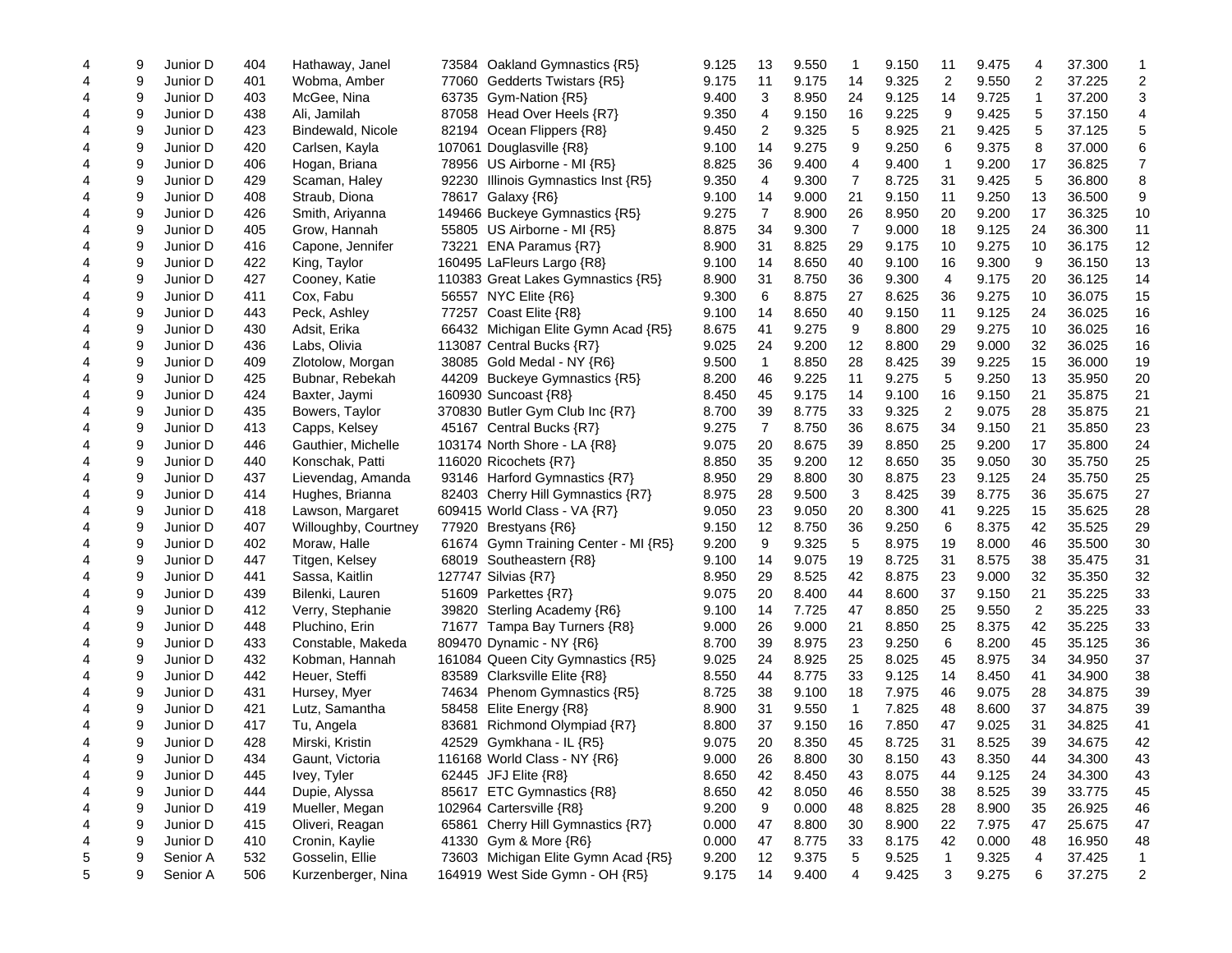| 5          | 9 | Senior A | 501 | Stepp, Amanda        | 62058 All American Flames {R5}              | 9.250 | 9              | 9.225 | 9              | 9.325 | 7              | 9.350 | 3              | 37.150 | 3              |
|------------|---|----------|-----|----------------------|---------------------------------------------|-------|----------------|-------|----------------|-------|----------------|-------|----------------|--------|----------------|
| 5          | 9 | Senior A | 504 | Fagan, Kylie         | 74253 Michigan Elite Gymn Acad {R5}         | 9.175 | 14             | 9.425 | 3              | 9.375 | 4              | 9.150 | 16             | 37.125 | 4              |
| 5          | 9 | Senior A | 522 | Trojanowsky, Kacie   | 132213 MEGA {R8}                            | 9.350 | 5              | 9.125 | 15             | 9.350 | 5              | 9.275 | 6              | 37.100 | 5              |
| 5          | 9 | Senior A | 503 | Sump, Maci           | 128987 Gedderts Twistars {R5}               | 9.325 | 6              | 9.500 | 2              | 9.000 | 17             | 9.175 | 13             | 37.000 | 6              |
| 5          | 9 | Senior A | 502 | Lekson, Allie        | 37215 Cincinnati Gymnastics {R5}            | 9.650 | 1              | 9.300 | 6              | 8.775 | 28             | 9.175 | 13             | 36.900 | $\overline{7}$ |
| 5          | 9 | Senior A | 525 | Smith, Lexi          | 606481 Capitol City Gymn - OH {R5}          | 8.975 | 29             | 9.025 | 20             | 9.475 | $\overline{2}$ | 9.400 | $\mathbf{1}$   | 36.875 | 8              |
| 5          | 9 | Senior A | 505 | Schmidt, Alexis      | 104632 United Gymn Academy {R5}             | 8.600 | 49             | 9.525 | $\mathbf{1}$   | 9.350 | 5              | 9.200 | 12             | 36.675 | 9              |
| 5          | 9 | Senior A | 528 | Nortz, Kelly         | 370283 Great Lakes Gymnastics {R5}          | 9.400 | 3              | 9.125 | 15             | 8.750 | 29             | 9.400 | 1              | 36.675 | 9              |
| 5          | 9 | Senior A | 531 | Bailey, Chelsea      | 68239 Illinois Gymnastics Inst {R5}         | 9.400 | 3              | 9.000 | 21             | 8.725 | 33             | 9.300 | 5              | 36.425 | 11             |
| 5          | 9 | Senior A | 508 | Phelan, Meagan       | 29428 Galaxy {R6}                           | 8.950 | 32             | 9.275 | 8              | 9.025 | 14             | 9.150 | 16             | 36.400 | 12             |
| 5          | 9 | Senior A | 521 | Marcey, Abby         | 69001 International Sports Ctr - NC {R8}    | 8.750 | 47             | 9.150 | 12             | 9.250 | 8              | 9.225 | 10             | 36.375 | 13             |
| 5          | 9 | Senior A | 513 | Daub, Rachel         | Cherry Hill Gymnastics {R7}<br>44164        | 8.975 | 29             | 9.175 | 11             | 9.100 | 10             | 9.100 | 21             | 36.350 | 14             |
| 5          | 9 | Senior A | 544 | Chapman, Jessica     | 140060 Gwinnett {R8}                        | 9.150 | 17             | 8.975 | 24             | 9.000 | 17             | 9.075 | 24             | 36.200 | 15             |
| 5          | 9 | Senior A | 529 | Luther, Arianna      | 47458 United Gymn Academy {R5}              | 9.200 | 12             | 8.950 | 27             | 9.075 | 11             | 8.950 | 34             | 36.175 | 16             |
|            | 9 | Senior A | 517 | Beattie, Reilly      |                                             | 9.175 | 14             | 9.300 | 6              | 9.075 | 11             | 8.625 | 44             | 36.175 | 16             |
| 5          |   |          |     |                      | 83656 Richmond Olympiad {R7}                |       |                |       |                |       |                |       |                |        |                |
| 5          | 9 | Senior A | 520 | Swann, Taylor        | 68261<br>Douglasville {R8}                  | 9.275 | 8              | 9.100 | 18             | 8.700 | 34             | 9.025 | 26             | 36.100 | 18             |
| 5          | 9 | Senior A | 539 | Cross, Angelique     | 39756 Chantilly Academy {R7}                | 8.925 | 35             | 9.150 | 12             | 8.900 | 24             | 9.125 | 19             | 36.100 | 18             |
| 5          | 9 | Senior A | 527 | Center, Adrian       | 37182 Cincinnati Gymnastics {R5}            | 8.800 | 45             | 9.100 | 18             | 8.950 | 22             | 9.250 | 8              | 36.100 | 18             |
| 5          | 9 | Senior A | 515 | Aichele, Kristen     | 85086<br>Central Bucks {R7}                 | 9.300 | $\overline{7}$ | 8.625 | 35             | 9.175 | 9              | 8.975 | 30             | 36.075 | 21             |
| 5          | 9 | Senior A | 516 | Frankenfield, Sophia | 259485 Prestige {R7}                        | 9.100 | 21             | 9.000 | 21             | 8.950 | 22             | 8.900 | 36             | 35.950 | 22             |
| 5          | 9 | Senior A | 519 | Locigno, Gina        | 72171 American Twisters {R8}                | 9.100 | 21             | 9.125 | 15             | 9.000 | 17             | 8.650 | 42             | 35.875 | 23             |
| $\sqrt{5}$ | 9 | Senior A | 524 | Harbison, Taylor     | 149532 TNT Jacksonville {R8}                | 9.150 | 17             | 9.150 | 12             | 8.500 | 40             | 8.900 | 36             | 35.700 | 24             |
| 5          | 9 | Senior A | 514 | Rider, Shelley       | 79022 Gym Dandys {R7}                       | 8.850 | 39             | 8.825 | 32             | 9.025 | 14             | 8.950 | 34             | 35.650 | 25             |
| 5          | 9 | Senior A | 526 | Shackleton, Kristen  | 17721<br>United Gymn Academy {R5}           | 8.850 | 39             | 8.750 | 33             | 9.075 | 11             | 8.975 | 30             | 35.650 | 25             |
| 5          | 9 | Senior A | 550 | Sylvestro, Olivia    | 90591 YChallengers {R8}                     | 9.450 | 2              | 8.400 | 39             | 8.875 | 25             | 8.875 | 39             | 35.600 | 27             |
| 5          | 9 | Senior A | 547 | Collins, Cayla       | 65136 LaFleurs Largo {R8}                   | 8.950 | 32             | 9.225 | 9              | 8.400 | 43             | 9.000 | 28             | 35.575 | 28             |
| 5          | 9 | Senior A | 545 | Barerra, Alyssa      | 20773<br>International Sports Ctr - NC {R8} | 9.025 | 26             | 9.000 | 21             | 8.550 | 38             | 8.975 | 30             | 35.550 | 29             |
| 5          | 9 | Senior A | 512 | Maillard, Michelle   | 94894<br>New Image {R6}                     | 8.875 | 38             | 8.950 | 27             | 8.800 | 26             | 8.900 | 36             | 35.525 | 30             |
| 5          | 9 | Senior A | 518 | Lewis, Cherrica      | 65545 Unique Sports Acad {R7}               | 9.150 | 17             | 8.475 | 37             | 8.750 | 29             | 9.125 | 19             | 35.500 | 31             |
| 5          | 9 | Senior A | 530 | Stewart, Sarah       | 22280<br>Gymnastics X-Calibur {R5}          | 9.125 | 20             | 8.400 | 39             | 8.500 | 40             | 9.250 | 8              | 35.275 | 32             |
| 5          | 9 | Senior A | 551 | Moten, Teresa        | 78445 United Gymn Academy {R5}              | 9.075 | 24             | 8.975 | 24             | 8.975 | 21             | 8.200 | 46             | 35.225 | 33             |
| 5          | 9 | Senior A | 546 | Saxton, Jenna        | 105556 KPAC {R8}                            | 8.925 | 35             | 8.400 | 39             | 8.800 | 26             | 9.100 | 21             | 35.225 | 33             |
| 5          | 9 | Senior A | 538 | Bliss, Shannon       | 21189 Chantilly Academy {R7}                | 8.800 | 45             | 8.900 | 29             | 8.300 | 46             | 9.175 | 13             | 35.175 | 35             |
| 5          | 9 | Senior A | 549 | Malone, Alyssa       | 602041 Victory - TN {R8}                    | 9.250 | 9              | 8.150 | 44             | 8.750 | 29             | 8.975 | 30             | 35.125 | 36             |
| 5          | 9 | Senior A | 507 | Allan, Sara          | 614082 Chelsea Piers {R6}                   | 8.975 | 29             | 8.975 | 24             | 8.400 | 43             | 8.675 | 41             | 35.025 | 37             |
| 5          | 9 | Senior A | 541 | Pace, Alexandra      | 32114 Harford Gymnastics {R7}               | 9.100 | 21             | 8.225 | 43             | 8.625 | 37             | 9.050 | 25             | 35.000 | 38             |
| 5          | 9 | Senior A | 511 | Fachini, Kelsey      | 82298 New Engl Gym Express {R6}             | 8.850 | 39             | 8.875 | 31             | 8.125 | 47             | 9.000 | 28             | 34.850 | 39             |
| 5          | 9 | Senior A | 548 | Gawron, Breanna      | 100319 Ocean Flippers {R8}                  | 9.025 | 26             | 8.600 | 36             | 8.400 | 43             | 8.800 | 40             | 34.825 | 40             |
| 5          | 9 | Senior A | 510 | Radon, Nicole        | 107330 Hamburg Gymn {R6}                    | 9.050 | 25             | 7.925 | 48             | 8.675 | 35             | 9.100 | 21             | 34.750 | 41             |
| 5          | 9 | Senior A | 543 | Forcucci, Ali        | 608045 Everest Gymn {R8}                    | 8.825 | 43             | 8.700 | 34             | 7.900 | 49             | 9.225 | 10             | 34.650 | 42             |
| 5          | 9 | Senior A | 535 | Bomely, Brianna      | 40575 New Engl Gym Express {R6}             | 9.225 | 11             | 8.425 | 38             | 7.775 | 50             | 9.025 | 26             | 34.450 | 43             |
| 5          | 9 | Senior A | 534 | Froman, Rhiannon     | 365304 GymPort {R6}                         | 8.925 | 35             | 8.900 | 29             | 7.950 | 48             | 8.650 | 42             | 34.425 | 44             |
| 5          | 9 | Senior A | 509 | Konikoff, Elise      | 107328 Hamburg Gymn {R6}                    | 8.825 | 43             | 8.025 | 46             | 8.750 | 29             | 8.475 | 45             | 34.075 | 45             |
| 5          | 9 | Senior A | 542 | Arlington, Brittany  | 166120 Chelle Stacks {R8}                   | 8.850 | 39             | 6.950 | 50             | 9.025 | 14             | 9.150 | 16             | 33.975 | 46             |
| 5          | 9 | Senior A | 523 | Oppenheim, Rachel    | 135655 North Shore - LA {R8}                | 9.025 | 26             | 7.950 | 47             | 8.550 | 38             | 8.150 | 47             | 33.675 | 47             |
| 5          | 9 | Senior A | 540 | Castle, Amanda       | 44899 Docksiders {R7}                       | 8.450 | 50             | 8.075 | 45             | 9.000 | 17             | 8.125 | 48             | 33.650 | 48             |
| 5          | 9 | Senior A | 533 | Rogers, Piper        | 19968 Gym X-Treme {R5}                      | 8.950 | 32             | 7.600 | 49             | 8.425 | 42             | 7.875 | 49             | 32.850 | 49             |
| 5          | 9 | Senior A | 536 | Burns, Alyssa        | 130346 New Image {R6}                       | 8.725 | 48             | 8.275 | 42             | 8.650 | 36             | 7.150 | 50             | 32.800 | 50             |
| 6          | 9 | Senior B | 601 | Aben, Alexys         | 36890 Gedderts Twistars {R5}                | 9.675 | 1              | 9.450 | $\overline{c}$ | 9.500 | $\overline{2}$ | 9.425 | 1              | 38.050 | 1              |
| 6          | 9 | Senior B | 603 | Turnquist, Kelsey    | Michigan Elite Gymn Acad {R5}<br>73587      | 9.250 | 6              | 9.450 | $\overline{2}$ | 9.550 | $\mathbf{1}$   | 9.300 | $\overline{7}$ | 37.550 | 2              |
|            |   |          |     |                      |                                             |       |                |       |                |       |                |       |                |        |                |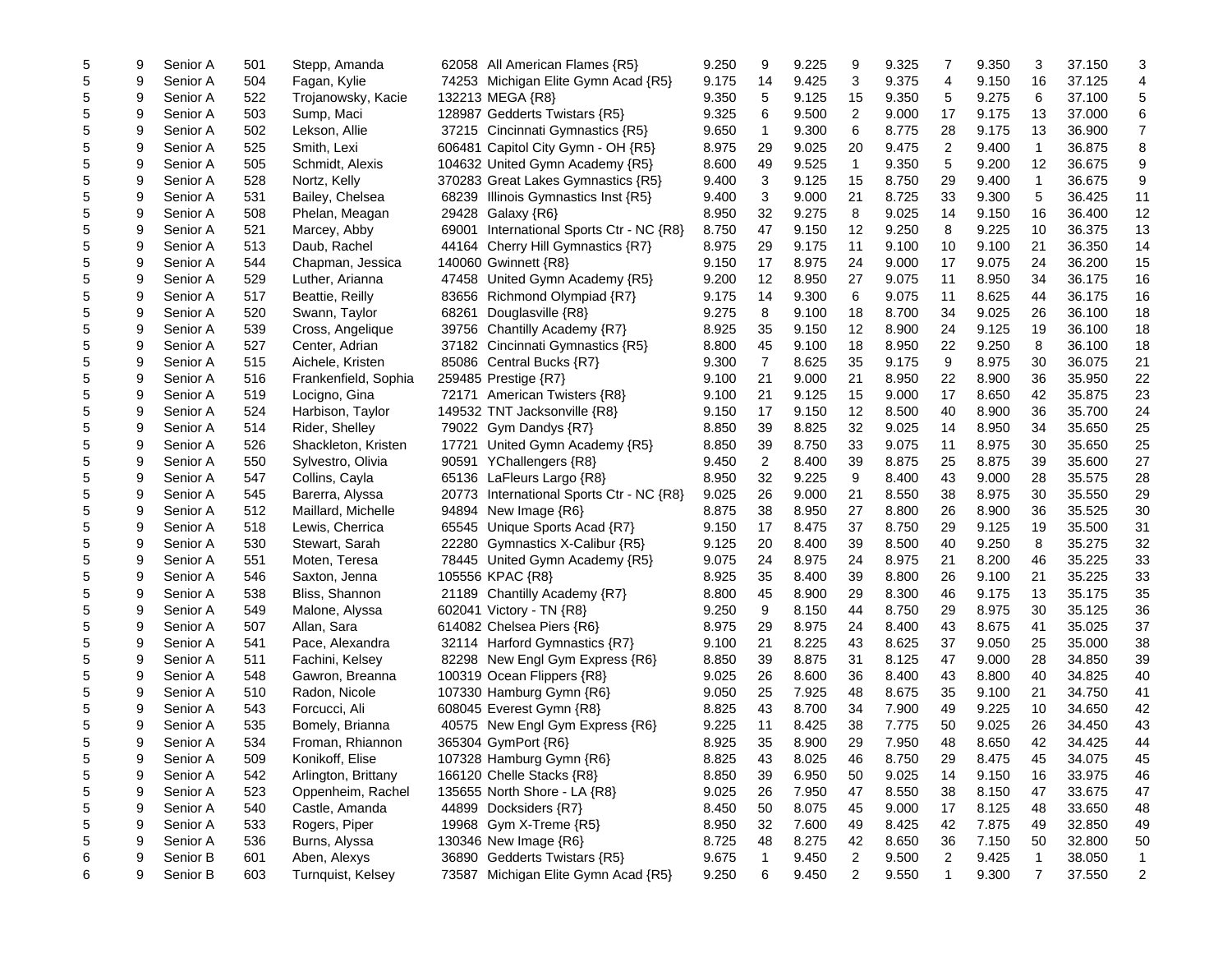| 6 | 9 | Senior B | 632 | Bledsoe, Lauren     | 34634 Olympia Gymnastics {R5}            | 9.400 | 3  | 9.475 | 1              | 8.825 | 25           | 9.425 | 1            | 37.125 | 3                       |
|---|---|----------|-----|---------------------|------------------------------------------|-------|----|-------|----------------|-------|--------------|-------|--------------|--------|-------------------------|
| 6 | 9 | Senior B | 602 | Betts, Kaitlyn      | 42028 Michigan Elite Gymn Acad {R5}      | 9.300 | 5  | 9.075 | 16             | 9.325 | 8            | 9.350 | 4            | 37.050 | 4                       |
| 6 | 9 | Senior B | 604 | Petzold, Brittany   | 614161 Olympia Gymnastics {R5}           | 9.375 | 4  | 9.000 | 21             | 9.400 | 4            | 9.175 | 15           | 36.950 | 5                       |
| 6 | 9 | Senior B | 631 | Loechli, Nicole     | 73589 Oakland Gymnastics {R5}            | 9.225 | 9  | 9.350 | 7              | 9.125 | 15           | 9.250 | 9            | 36.950 | 5                       |
| 6 | 9 | Senior B | 605 | Federico, Bianca    | 77477<br>Ultimate Gymnastics - IL {R5}   | 9.175 | 13 | 9.100 | 14             | 9.025 | 18           | 9.325 | 6            | 36.625 | $\overline{7}$          |
| 6 | 9 | Senior B | 606 | Cimarolli, Maggie   | 36900 World Class - IL {R5}              | 8.925 | 32 | 9.025 | 19             | 9.450 | 3            | 9.200 | 14           | 36.600 | 8                       |
| 6 | 9 | Senior B | 621 | Levesque, Marie     | 102087 Roswell {R8}                      | 9.250 | 6  | 9.275 | 8              | 8.900 | 24           | 9.150 | 18           | 36.575 | 9                       |
| 6 | 9 | Senior B | 634 | Moore, Katelyn      | 145014 West Side Gymn - OH {R5}          | 8.925 | 32 | 9.250 | 10             | 9.150 | 12           | 9.250 | 9            | 36.575 | 9                       |
| 6 | 9 | Senior B | 614 | Ivol, Alexandria    | 369660 Atlantic Coast Gymn {R7}          | 9.100 | 16 | 9.275 | 8              | 8.750 | 30           | 9.225 | 12           | 36.350 | 11                      |
| 6 | 9 | Senior B | 616 | Higgins, Kelley     | 18511 Gymstrada {R7}                     | 9.050 | 21 | 9.425 | 4              | 8.825 | 25           | 8.950 | 31           | 36.250 | 12                      |
| 6 | 9 | Senior B | 626 | Leadbetter, Jessica | 338171 All American Flames {R5}          | 9.225 | 9  | 9.375 | 5              | 8.375 | 44           | 9.225 | 12           | 36.200 | 13                      |
| 6 | 9 | Senior B | 622 | Rhodes, Abbie       | 605793 Salem Gymn Center {R8}            | 9.225 | 9  | 9.025 | 19             | 9.025 | 18           | 8.925 | 33           | 36.200 | 13                      |
| 6 | 9 | Senior B | 609 | Bloom, Lindsay      | 610105 Galaxy {R6}                       | 9.000 | 27 | 8.750 | 30             | 9.400 | 4            | 9.025 | 26           | 36.175 | 15                      |
| 6 | 9 | Senior B | 643 | Seigel, Emily       | 324834 United Gymnastix {R7}             | 9.050 | 21 | 9.100 | 14             | 9.100 | 16           | 8.925 | 33           | 36.175 | 15                      |
| 6 | 9 | Senior B | 633 | Stamm, Kelsey       | 18828 Splitz Gymnastics {R5}             | 9.150 | 14 | 8.925 | 25             | 8.675 | 37           | 9.425 | 1            | 36.175 | 15                      |
| 6 | 9 | Senior B | 620 | Muller, Courtney    | 65259 Palm Beach {R8}                    | 9.200 | 12 | 8.250 | 40             | 9.375 | 7            | 9.300 | 7            | 36.125 | 18                      |
| 6 | 9 | Senior B | 641 | Davis, Alexa        | 309535 Central PA Academy {R7}           | 9.250 | 6  | 9.000 | 21             | 8.800 | 28           | 9.050 | 25           | 36.100 | 19                      |
| 6 | 9 | Senior B | 642 | Bemis, Tabitha      | 609378 Rochester Turners {R7}            | 9.450 | 2  | 8.525 | 34             | 8.950 | 20           | 9.175 | 15           | 36.100 | 19                      |
| 6 | 9 | Senior B | 627 | Hadd, Tawnee        | 71443 Bay Valley Gymn Acad {R5}          | 9.150 | 14 | 8.275 | 39             | 9.400 | 4            | 9.250 | 9            | 36.075 | 21                      |
| 6 | 9 | Senior B | 625 | Hunt, Anna          | 347588 Aerial Gym Club - IL {R5}         | 9.025 | 24 | 9.175 | 12             | 8.700 | 34           | 9.075 | 24           | 35.975 | 22                      |
| 6 | 9 | Senior B | 628 | Herr, Dana          | 603597 Exceleration Gymn {R5}            | 9.050 | 21 | 8.400 | 38             | 9.325 | 8            | 9.125 | 20           | 35.900 | 23                      |
| 6 | 9 | Senior B | 612 | Manga, Natalie      | 130474 Ninas {R6}                        | 8.775 | 44 | 9.375 | 5              | 8.400 | 42           | 9.350 | 4            | 35.900 | 23                      |
| 6 | 9 | Senior B | 624 | Kerwin, Marissa     | 368699 Upstate {R8}                      | 9.100 | 16 | 9.050 | 17             | 8.550 | 40           | 9.150 | 18           | 35.850 | 25                      |
| 6 | 9 | Senior B | 649 | Riley, Rachael      | 103634 TNT Jacksonville {R8}             | 9.100 | 16 | 8.575 | 33             | 9.100 | 16           | 8.850 | 38           | 35.625 | 26                      |
| 6 | 9 | Senior B | 617 | Jackson, Julia      | 171289 Prestige {R7}                     | 8.975 | 29 | 8.525 | 34             | 8.925 | 23           | 9.125 | 20           | 35.550 | 27                      |
| 6 | 9 | Senior B | 619 | Cortell, Cathy      | 43830 Artistic Gymnastics {R8}           | 8.975 | 29 | 8.975 | 24             | 9.175 | 11           | 8.400 | 46           | 35.525 | 28                      |
| 6 | 9 | Senior B | 613 | Macay, Jessica      | 33394 Arena - NJ {R7}                    | 8.800 | 42 | 8.500 | 36             | 9.150 | 12           | 9.025 | 26           | 35.475 | 29                      |
| 6 | 9 | Senior B | 607 | Daigler, Meegan     | 76935 Atlantic GTC - NH {R6}             | 9.000 | 27 | 8.800 | 29             | 8.725 | 31           | 8.900 | 36           | 35.425 | 30                      |
| 6 | 9 | Senior B | 637 | Green, Dolores      | 613719 NYC Elite {R6}                    | 8.450 | 46 | 9.200 | 11             | 8.700 | 34           | 9.000 | 29           | 35.350 | 31                      |
| 6 | 9 | Senior B | 611 | Sladky, Stephanie   | 32620 New Image {R6}                     | 8.925 | 32 | 8.225 | 42             | 8.950 | 20           | 9.175 | 15           | 35.275 | 32                      |
| 6 | 9 | Senior B | 645 | Gutierrez, Zoey     | 18138 Harbor City {R8}                   | 8.875 | 38 | 8.825 | 26             | 8.400 | 42           | 9.100 | 22           | 35.200 | 33                      |
| 6 | 9 | Senior B | 630 | Mirski, Amber       | 31937 Gymkhana - IL {R5}                 | 8.800 | 42 | 8.675 | 31             | 8.725 | 31           | 8.925 | 33           | 35.125 | 34                      |
| 6 | 9 | Senior B | 636 | Doran, Brittany     | 112591 Mass Gym Ctr - Westboro {R6}      | 8.900 | 35 | 9.000 | 21             | 8.275 | 46           | 8.825 | 39           | 35.000 | 35                      |
| 6 | 9 | Senior B | 647 | Carper, Paige       | 139847 South Florida {R8}                | 8.850 | 40 | 8.625 | 32             | 8.650 | 38           | 8.800 | 40           | 34.925 | 36                      |
| 6 | 9 | Senior B | 640 | Sefton, Haley       | 351669 Butler Gym Club Inc {R7}          | 9.075 | 20 | 8.450 | 37             | 8.725 | 31           | 8.650 | 44           | 34.900 | 37                      |
| 6 | 9 | Senior B | 608 | Osborne, Ryleigh    | 361197 Atlantic GTC - NH {R6}            | 8.850 | 40 | 8.250 | 40             | 8.950 | 20           | 8.800 | 40           | 34.850 | 38                      |
| 6 | 9 | Senior B | 648 | Hinken, Katrina     | 106217 TNT Jacksonville {R8}             | 8.900 | 35 | 8.225 | 42             | 8.700 | 34           | 8.950 | 31           | 34.775 | 39                      |
| 6 | 9 | Senior B | 644 | Smith, Amber        | 119972 Beach Team {R8}                   | 8.975 | 29 | 7.650 | 46             | 9.150 | 12           | 8.975 | 30           | 34.750 | 40                      |
| 6 | 9 | Senior B | 623 | Perez, Yesenia      | 69826 Universal - FL {R8}                | 8.875 | 38 | 8.825 | 26             | 8.025 | 48           | 8.900 | 36           | 34.625 | 41                      |
| 6 | 9 | Senior B | 615 | Goldberg, Leah      | 355373 Cherry Hill Gymnastics {R7}       | 9.025 | 24 | 8.825 | 26             | 8.300 | 45           | 8.350 | 47           | 34.500 | 42                      |
| 6 | 9 | Senior B | 635 | Walsh, Shannon      | 85934 Darien Y {R6}                      | 8.900 | 35 | 8.000 | 44             | 8.525 | 41           | 9.025 | 26           | 34.450 | 43                      |
| 6 | 9 | Senior B | 638 | Zaniewski, Heather  | 57656 Tumble Time {R6}                   | 9.100 | 16 | 7.825 | 45             | 8.800 | 28           | 8.725 | 42           | 34.450 | 43                      |
| 6 | 9 | Senior B | 646 | Bumpus, Maggie      | 68987 International Sports Ctr - NC {R8} | 8.450 | 46 | 9.150 | 13             | 7.675 | 49           | 9.100 | 22           | 34.375 | 45                      |
| 6 | 9 | Senior B | 629 | Nagle, Kristin      | 67665 Farmington Gymnastics {R5}         | 8.450 | 46 | 9.050 | 17             | 8.825 | 25           | 8.050 | 49           | 34.375 | 45                      |
| 6 | 9 | Senior B | 618 | O'Shea, Erin        | 49210 X Cel Gymnastics {R7}              | 8.500 | 45 | 7.000 | 48             | 9.300 | 10           | 8.600 | 45           | 33.400 | 47                      |
| 6 | 9 | Senior B | 639 | Clemens, Chelsea    | 608359 Berks East {R7}                   | 7.975 | 49 | 7.500 | 47             | 8.600 | 39           | 8.350 | 47           | 32.425 | 48                      |
| 6 | 9 | Senior B | 610 | Sadick, Danielle    | 604112 Mid-Island {R6}                   | 9.025 | 24 | 5.150 | 49             | 8.275 | 46           | 8.700 | 43           | 31.150 | 49                      |
| 7 | 9 | Senior C | 705 | Kohl, Allie         | 25970 Midwest Gymnastics - OH {R5}       | 9.150 | 10 | 9.400 | 3              | 9.325 | 4            | 9.375 | 2            | 37.250 | $\mathbf{1}$            |
| 7 | 9 | Senior C | 706 | Hauswirth, Mary     | 614163 Olympia Gymnastics {R5}           | 9.375 | 4  | 9.450 | 1              | 8.850 | 18           | 9.425 | $\mathbf{1}$ | 37.100 | $\overline{\mathbf{c}}$ |
| 7 | 9 | Senior C | 737 | LaFontaine, Emily   | 344780 Splitz Gymnastics {R5}            | 8.700 | 42 | 9.425 | $\overline{2}$ | 9.475 | $\mathbf{1}$ | 9.325 | 4            | 36.925 | 3                       |
|   |   |          |     |                     |                                          |       |    |       |                |       |              |       |              |        |                         |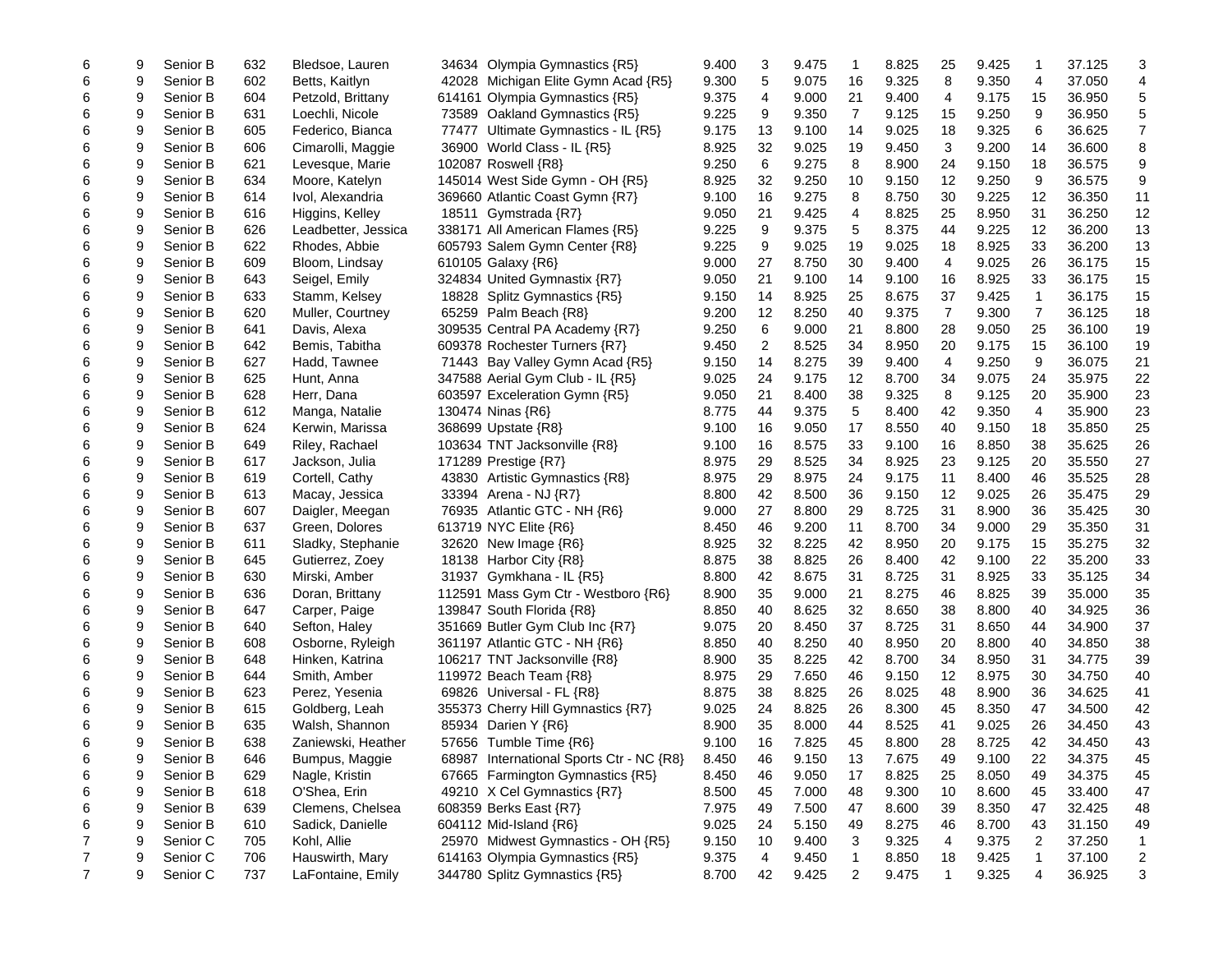| 7              | 9 | Senior C             | 719        | Cook, Phoebe          | 608765 Biegers {R8}                                  | 9.275 | 6              | 9.350          | 4              | 8.675          | 28 | 9.275          | 5  | 36.575 | 4                       |
|----------------|---|----------------------|------------|-----------------------|------------------------------------------------------|-------|----------------|----------------|----------------|----------------|----|----------------|----|--------|-------------------------|
| 7              | 9 | Senior C             | 702        | Such, Brittney        | 344881 Champion Gymnastics - KY {R5}                 | 9.050 | 19             | 8.950          | 22             | 9.375          | 2  | 9.175          | 12 | 36.550 | 5                       |
| 7              | 9 | Senior C             | 703        | Grubbs, Alisha        | 67685 Madison Gymnastics World {R5}                  | 9.075 | 15             | 9.125          | 11             | 9.025          | 9  | 9.275          | 5  | 36.500 | 6                       |
| 7              | 9 | Senior C             | 722        | Wright, Caitlin       | 310157 LaFleurs Largo {R8}                           | 8.775 | 39             | 9.075          | 13             | 9.375          | 2  | 9.150          | 14 | 36.375 | $\overline{7}$          |
| 7              | 9 | Senior C             | 721        | Lemezan, Dalila       | 17660 LaFleurs Largo {R8}                            | 9.525 | $\mathbf{1}$   | 8.500          | 35             | 8.875          | 16 | 9.375          | 2  | 36.275 | 8                       |
| 7              | 9 | Senior C             | 718        | Hill, Erin            | 321124 Rebounders {R7}                               | 9.075 | 15             | 9.175          | 8              | 9.025          | 9  | 8.975          | 35 | 36.250 | 9                       |
| 7              | 9 | Senior C             | 725        | Transue, Ashley       | 166718 Buckeye Gymnastics {R5}                       | 8.950 | 26             | 9.300          | 5              | 8.950          | 14 | 9.000          | 31 | 36.200 | 10                      |
| 7              | 9 | Senior C             | 723        | Jufko, Natasha        | 356072 LaFleurs Tampa {R8}                           | 9.175 | 8              | 8.900          | 23             | 9.050          | 7  | 9.050          | 25 | 36.175 | 11                      |
| 7              | 9 | Senior C             | 740        | Cook-Furr, Caitlyn    | 358520 Gymnastics Inc {R7}                           | 8.975 | 24             | 9.025          | 18             | 9.025          | 9  | 9.100          | 20 | 36.125 | 12                      |
| $\overline{7}$ | 9 | Senior C             | 704        | Bradley, Shirley      | 82851 Michigan Elite Gymn Acad {R5}                  | 9.175 | 8              | 9.100          | 12             | 8.875          | 16 | 8.975          | 35 | 36.125 | 12                      |
| 7              | 9 | Senior C             | 734        | Funcheon, Cassandra   | 603828 Jodys Gymnastics Zone {R5}                    | 9.275 | 6              | 9.075          | 13             | 9.050          | 7  | 8.625          | 45 | 36.025 | 14                      |
| $\overline{7}$ | 9 | Senior C             | 748        | Autrey, BethAnne      | 602168 United Gymstars {R8}                          | 8.925 | 28             | 9.050          | 16             | 9.250          | 5  | 8.750          | 44 | 35.975 | 15                      |
| 7              | 9 | Senior C             | 701        | Sarantakis, Tori      | 318501 American Acad of Gymn - IL {R5}               | 9.400 | $\overline{2}$ | 8.600          | 34             | 8.700          | 26 | 9.150          | 14 | 35.850 | 16                      |
| $\overline{7}$ | 9 | Senior C             | 713        | Ringer, Cassandra     | 606444 Arcadia Gymnastics {R7}                       | 8.850 | 32             | 8.825          | 25             | 8.775          | 20 | 9.275          | 5  | 35.725 | 17                      |
| 7              | 9 | Senior C             | 715        | Byrd, Morgan          | 46949 MarVaTeens {R7}                                | 9.400 | 2              | 8.800          | 26             | 8.400          | 39 | 9.075          | 22 | 35.675 | 18                      |
| 7              | 9 | Senior C             | 729        | Leko, Jessica         | 606089 Geist Sports Academy {R5}                     | 9.075 | 15             | 9.150          | 9              | 8.250          | 44 | 9.200          | 10 | 35.675 | 18                      |
| 7              | 9 | Senior C             | 746        | Spreen, Victoria      | 603108 North Shore - LA {R8}                         | 8.775 | 39             | 9.075          | 13             | 8.975          | 13 | 8.825          | 39 | 35.650 | 20                      |
| 7              | 9 | Senior C             | 707        | Mignacca, Terissa     | 356406 Central NY {R6}                               | 9.000 | 22             | 9.150          | 9              | 8.300          | 41 | 9.000          | 31 | 35.450 | 21                      |
| 7              | 9 | Senior C             | 716        | McDonald, Megan       | 45976 MarVaTeens {R7}                                | 9.050 | 19             | 8.975          | 21             | 8.300          | 41 | 9.125          | 17 | 35.450 | 21                      |
| 7              | 9 | Senior C             | 712        | Hoffman, Annelise     | 613991 World Class - NY {R6}                         | 9.300 | 5              | 8.675          | 31             | 8.450          | 35 | 9.000          | 31 | 35.425 | 23                      |
| 7              | 9 | Senior C             | 726        | Koehler, Brittany     | 86364 Cutting Edge Athletics {R5}                    | 8.825 | 36             | 9.025          | 18             | 8.425          | 38 | 9.150          | 14 | 35.425 | 23                      |
| $\overline{7}$ | 9 | Senior C             | 738        | Rover, Lauren         | 100216 Frederick Gym Club {R7}                       | 8.825 | 36             | 8.750          | 29             | 8.750          | 21 | 9.075          | 22 | 35.400 | 25                      |
| $\overline{7}$ | 9 | Senior C             | 733        | Brown, Erin           | 33277 Infinity Gymnastics {R5}                       | 8.850 | 32             | 8.900          | 23             | 8.550          | 32 | 9.100          | 20 | 35.400 | 25                      |
| $\overline{7}$ | 9 | Senior C             | 727        | Carpenter, Karissa    | 329477 DeVeaus School of Gym {R5}                    | 9.000 | 22             | 9.050          | 16             | 8.150          | 46 | 9.025          | 28 | 35.225 | 27                      |
| $\overline{7}$ | 9 | Senior C             | 730        | Hosbach, Angie        | 607657 Gem City Gymnastics {R5}                      | 8.975 | 24             | 8.275          | 43             | 8.750          | 21 | 9.225          | 8  | 35.225 | 27                      |
| 7              | 9 | Senior C             | 735        | Papaioannou, Paula    | 78541 Northwest Turners {R5}                         | 8.600 | 44             | 9.000          | 20             | 8.825          | 19 | 8.800          | 40 | 35.225 | 27                      |
| 7              | 9 | Senior C             | 708        | Oakes, Lisa           | 28839 Galaxy {R6}                                    | 8.675 | 43             | 8.425          | 39             | 8.950          | 14 | 9.125          | 17 | 35.175 | 30                      |
| 7              | 9 | Senior C             | 739        | Schnebel, Erica       | 366308 Gym Dandys {R7}                               | 8.400 | 47             | 9.300          | 5              | 8.700          | 26 | 8.775          | 42 | 35.175 | 30                      |
| 7              | 9 | Senior C             | 745        | Hammonds, Talia       | 140260 Georgia Elite {R8}                            | 9.100 | 12             | 8.500          | 35             | 8.725          | 24 | 8.775          | 42 | 35.100 | 32                      |
| 7              | 9 | Senior C             | 732        | Moock, Diana          | 22774 Gymnastics World - OH {R5}                     | 8.800 | 38             | 8.800          | 26             | 8.500          | 34 | 8.950          | 37 | 35.050 | 33                      |
| 7              | 9 | Senior C             | 720        | LaFleur, Kaley        | 602138 LaFleurs Largo {R8}                           | 9.075 | 15             | 8.325          | 41             | 8.450          | 35 | 9.175          | 12 | 35.025 | 34                      |
| 7              | 9 | Senior C             | 709        | Fogarty, Meghan       | 341891 Ocean State SG {R6}                           | 9.050 | 19             | 8.250          | 44             | 8.725          | 24 | 8.875          | 38 | 34.900 | 35                      |
| 7              | 9 | Senior C             | 717        | Gombert, Kellyn       | 70420 Parkettes {R7}                                 | 8.750 | 41             | 8.650          | 32             | 8.650          | 29 | 8.800          | 40 | 34.850 | 36                      |
| $\overline{7}$ | 9 | Senior C             | 749        | Hude, Gabreilla       | 608685 West Broward {R8}                             | 8.925 | 28             | 7.775          | 46             | 9.000          | 12 | 9.050          | 25 | 34.750 | 37                      |
| $\overline{7}$ | 9 | Senior C             | 724        | Tucker, Kasey         | 321948 United Gymstars {R8}                          | 8.850 | 32             | 7.675          | 47             | 9.175          | 6  | 9.025          | 28 | 34.725 | 38                      |
| $\overline{7}$ | 9 | Senior C             | 744        | DeJong, Kristen       | 16511 Dream It {R8}                                  | 8.950 | 26             | 8.475          | 37             | 8.275          | 43 | 9.000          | 31 | 34.700 | 39                      |
| 7              | 9 | Senior C             | 743        | Plaugher, Stephanie   | 603969 Spirit Gymnastics {R7}                        | 9.100 | 12             | 8.800          | 26             | 8.350          | 40 | 8.450          | 46 | 34.700 | 39                      |
| $\overline{7}$ | 9 | Senior C             | 736        | Cifka, Brittany       | 614168 Olympia Gymnastics {R5}                       | 8.925 | 28             | 8.625          | 33             | 8.000          | 48 | 9.050          | 25 | 34.600 | 41                      |
| 7              | 9 | Senior C             | 747        | Hinson, Karli         | 368780 Tallahassee {R8}                              | 8.550 | 46             | 8.375          | 40             | 8.450          | 35 | 9.225          | 8  | 34.600 | 41                      |
| $\overline{7}$ | 9 | Senior C             | 742        | Stiffler, Corrine     |                                                      | 8.600 | 44             | 8.300          | 42             | 8.550          | 32 | 9.125          | 17 | 34.575 | 43                      |
| 7              | 9 |                      |            |                       | 365285 Paramount Gymn {R7}                           |       |                |                | 48             |                | 21 |                | 22 |        |                         |
| $\overline{7}$ | 9 | Senior C<br>Senior C | 731<br>710 | Wiggins, Sydney       | 19979 Gym X-Treme {R5}<br>607882 Ocean State SG {R6} | 9.125 | 11<br>49       | 7.625<br>8.200 | 45             | 8.750<br>8.625 | 30 | 9.075<br>9.200 | 10 | 34.575 | 43<br>45                |
|                |   |                      |            | Soltys, Meghan        |                                                      | 8.325 |                |                |                |                |    |                |    | 34.350 |                         |
|                | 9 | Senior C             | 711        | Pastorelli, Stephanie | 609917 Valley Gymnastics {R6}                        | 9.100 | 12             | 8.700          | 30             | 8.575          | 31 | 7.850          | 48 | 34.225 | 46                      |
| 7              | 9 | Senior C             | 728        | Rathke, Taylor        | 29158 DeVeaus School of Gym {R5}                     | 8.875 | 31             | 8.475          | 37             | 8.025          | 47 | 8.425          | 47 | 33.800 | 47                      |
| 7              | 9 | Senior C             | 714        | Griffin, Paige        | 113440 Mannettes {R7}                                | 8.350 | 48             | 9.200          | $\overline{7}$ | 7.850          | 49 | 7.800          | 49 | 33.200 | 48                      |
| 7              | 9 | Senior C             | 741        | Hart, Jillian         | 15728 Paramount Gymn {R7}                            | 8.850 | 32             | 0.000          | 49             | 8.175          | 45 | 9.025          | 28 | 26.050 | 49                      |
| 8              | 9 | Senior D             | 806        | McIntyre, Jordyn      | 328479 Olympia Gymnastics {R5}                       | 9.200 | 3              | 8.775          | 13             | 9.425          | 1  | 9.525          | 1  | 36.925 | 1                       |
| 8              | 9 | Senior D             | 812        | Chapman, Kileigh      | 343414 World Class - NY {R6}                         | 9.050 | 15             | 8.925          | 8              | 9.325          | 3  | 9.425          | 3  | 36.725 | $\overline{\mathbf{c}}$ |
| 8              | 9 | Senior D             | 818        | Mangola, Dina         | 350471 Trinity Gymnastics {R7}                       | 9.000 | 18             | 9.125          | 4              | 9.275          | 4  | 9.175          | 9  | 36.575 | 3                       |
| 8              | 9 | Senior D             | 820        | Kazakos, Danielle     | 602150 LaFleurs Largo {R8}                           | 9.075 | 10             | 9.025          | 6              | 8.975          | 16 | 9.100          | 14 | 36.175 | 4                       |